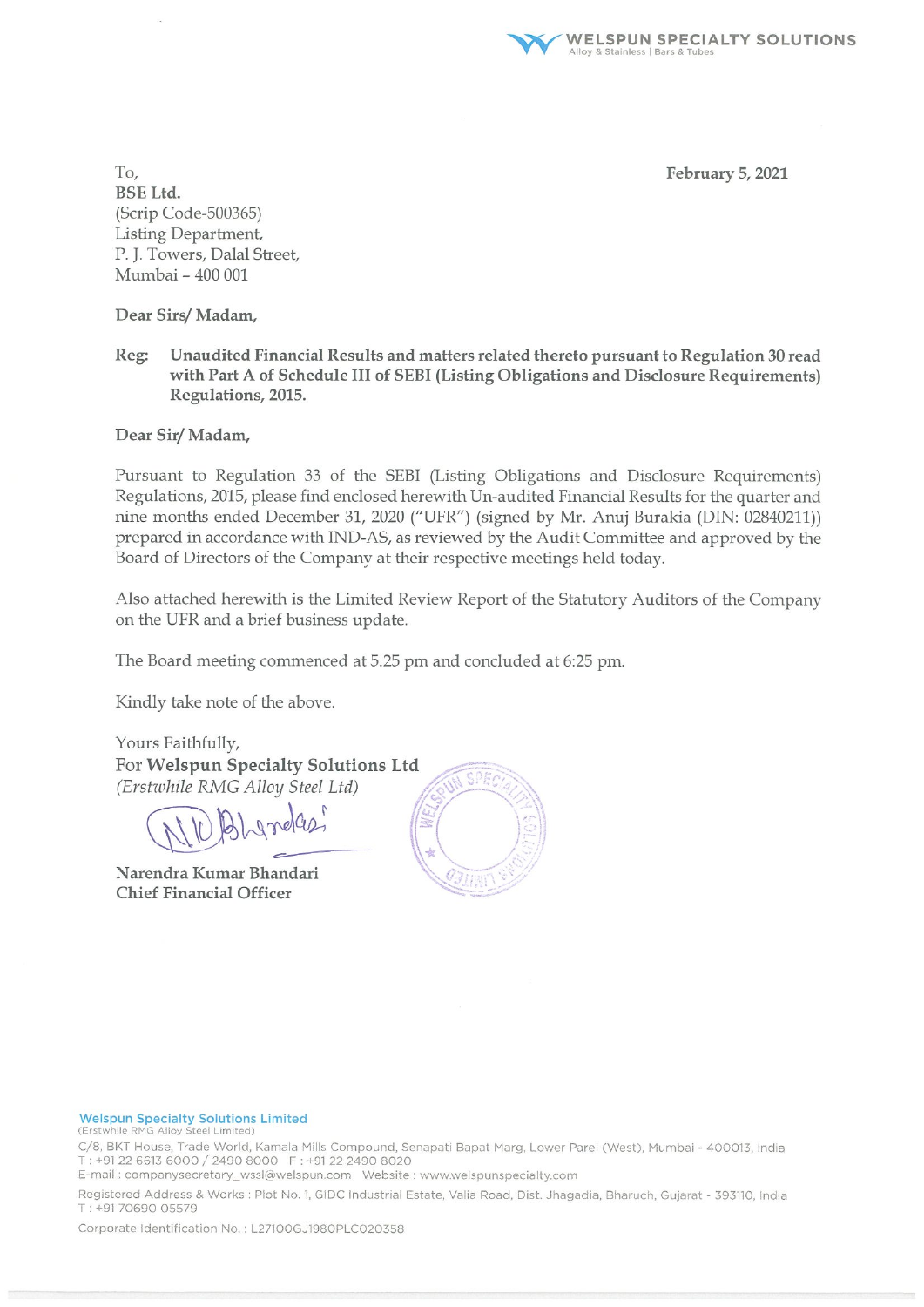## Welspun Specialty Solutions Limited (Erstwhile RMG Alloy Steel Limited)

Rend. Office: Plot No. 1, GIDC Industrial Estate, Jhagadia, Dist. Bharuch, Gujarat-393110

Website : www.ringalloysteel.com, Email ID : allcompanysecretaryofringl@welspan.com

CIN: L27100GJ1980PLC020358 STATEMENT OF UNAUDITED FINANCIAL RESULTS FOR THE QUARTER AND NINE MONTHS ENDED JIST DECEMBER 2020

|                         |                                                                               | <b>Ouarter Ended</b> |              |              | <b>Nine Months Ended</b> |                 | (Rs. In Lacs)<br>Year Ended |
|-------------------------|-------------------------------------------------------------------------------|----------------------|--------------|--------------|--------------------------|-----------------|-----------------------------|
| Sr. No                  | Particulars                                                                   | 31.12.2020           | 30.09,2020   | 31.12.2019   | 31.12.2020               | 31.12.2019      | 31.03.2020                  |
|                         |                                                                               |                      | Un-Audited   |              | Un-Audited               |                 | Andited                     |
| r<br>a)                 | Income<br>Rovenue from Operations                                             | 1,783                | 2,943        | 6,315        |                          |                 |                             |
| b3                      | Other Income                                                                  | 10                   | 52           | 18           | 6,544<br>76              | 24,048<br>87    | 29,517                      |
|                         | <b>Total Revenue</b>                                                          | 1,793                | 2.995        | 6,333        | 6,620                    | 24,135          | 483<br>30,000               |
| $\overline{2}$          | Expenses                                                                      |                      |              |              |                          |                 |                             |
| a)                      | Cost of materials consumed                                                    | 1,318                | 1,118        | 6,761        | 2,832                    | 17,077          | 18,555                      |
| b)                      | Purchase of Stock in Trade                                                    |                      |              |              |                          | 1,501           | 1,501                       |
| c)                      | Changes in inventories of finished goods, work in progress and stock in trade | (326)                | 1.076        | (1,767)      | 1,483                    | (1, 353)        | 3,038                       |
| dì                      | Employees benefits expenses                                                   | 454                  | 427          | 858          | 1,376                    | 2,355           | 3,362                       |
| e)                      | Depreciation and Amortisation expenses                                        | 342                  | 350          | 287          | 1,038                    | 743             | 1,032                       |
| Ð                       | Power & fuel                                                                  | 294                  | 292          | 1,426        | 788                      | 4,491           | 4,940                       |
| g)                      | <b>Finance Costs</b>                                                          | 249                  | 297          | 459          | 907                      | 1,135           | 1,541                       |
| h)<br>ü                 | Consumption of stores & spares                                                | 400                  | 269          | 645          | 852                      | 2,337           | 2,684                       |
|                         | Other expenses (Refer Note - 9)<br><b>Total Expense</b>                       | 413<br>3,145         | 225<br>4.054 | 754<br>9.423 | 801<br>10,077            | 1,880<br>30,166 | 2,541<br>39,194             |
|                         |                                                                               |                      |              |              |                          |                 |                             |
| $\overline{\mathbf{3}}$ | Profit/(Luss) before exceptional items and Tax (1-2)                          | (1, 352)             | (1,059)      | (3,090)      | (3,457)                  | (6, 031)        | (9, 194)                    |
| $\frac{1}{2}$           | Exceptional Items {Refer note - 6}                                            | (352)                |              |              | (352)                    | 1,057           | 1.057                       |
| 5                       | Profit/(Loss) before tax (3+4)                                                | (1, 704)             | (1,059)      | (3,090)      | (3,809)                  | (4,974)         | (8,137)                     |
| 6<br>$\overline{7}$     | <b>Tax expenses</b><br>Net Profit/(Loss) for the period / year (5-6)          |                      |              |              |                          |                 |                             |
| $\mathbb{R}$            | Other Comprehensive Income                                                    | (1, 704)             | (1,059)      | (3.090)      | (3, 809)                 | (4,974)         | (8, 137)                    |
| a)                      | Items that will be reclassified to profit or loss                             |                      |              |              |                          |                 |                             |
|                         | Fair value change on derivatives designated as cash flow hedge                | 1                    | (12)         | (11)         | (37)                     | 126             | 162                         |
| b)                      | Items that will not be reclassified to profit or loss                         |                      |              |              |                          |                 |                             |
|                         | Remeasurement of defined benefit obligation (Net of Income Tax)               | (2)                  | (2)          | (2)          | (6)                      |                 | (32)                        |
|                         | Total Other Comprehensive Income / (Loss) Net of Income tax                   | (1)                  | (14)         | (13)         | (43)                     | (6)<br>120      | 130                         |
|                         | Total Comprehensive Income / (Loss) for the period / year                     | (1,705)              | (1,073)      | (3, 103)     | (3,852)                  | (4, 854)        | (8,007)                     |
|                         |                                                                               |                      |              |              |                          |                 |                             |
| 9                       | Paid-up equity share capital (Rs.6/- per equity share)                        | 31,765               | 31,765       | 29,314       | 31,765                   | 29,314          | 29.341                      |
| 10                      | Other Equity                                                                  |                      |              |              |                          |                 | (39, 841)                   |
| 11                      | Earnings per share (Face Value of Rupees 6/ Each)                             |                      |              |              |                          |                 |                             |
|                         | (Not annualised for the quarter and period ended)                             |                      |              |              |                          |                 |                             |
|                         | - Basic<br>- Diluted                                                          | (0.35)<br>(0.35)     | (0.23)       | (0.67)       | (0.82)                   | (1.13)          | (1.99)                      |
|                         |                                                                               |                      | (0.23)       | (0.67)       | (0.82)                   | (1.13)          | (1.99)                      |

Natur -

The above results have been reviewed by the Audit Committee and thereafter were approved and taken on record by the Board of Directors at its meeting held on February 05.  $2021$ 

The financial results of Welspun Specialty Solution Limited ("the Company") have been prepared in accordance with Indian Accounting Standards (Ind AS) prescribed under section 133 of the Companies Act 2013 ("the Act") read  $\overline{a}$ 

The Company is engaged in the business of steel & steel products which in the opinion of the Management is considered the only business segment in the context of IND AS<br>108 on "Operating Segment", as specified under sectio  $\overline{\mathbf{3}}$ operations of the Company are predonminantly confined within India.

- As the deferred tax asset is higher than the deferred tax liability as computed in accordance with the Ind AS 12, specified under section 133 of Companies Act, 2013, read with<br>the Companies (Indian Accounting Standards) Ru  $\mathbf{A}$
- The Company expects improvement in operational performance on the basis of building of order book position on account of capex incurred for value adding facilities. During  $\ddot{\mathbf{5}}$ the company has received virous presidents approval, which will open many business fronter & enable the company to scale new heights in terms of extremer reach<br>as well business volumes. Further, the Company's continued thr spite of losses incurred by the Company during the quarter and nine months ended December 31, 2020, the statement of financial result has been prepared on a going concern<br>basis and no adjustments are required to the carryi
- 6 a) On account of completion of Value Added Tax Assessment for FY 2014-15, the company has received Rs. 78 Lacs against refundable amount of Rs. 102 Lacs, resulting into on account of two Plances in the company has reversed provision of Rs. 15 Lates made in quarter ended June 30, 2018, resulting net impact of Rs. 9 Lates as on quarter<br>short refund of Rs. 24 lates. Further the company has r

b) Exceptional Item represents Additional VAT of Rs. 352 Lacs pertaining to prior FY 2014-15 written off during the quarter and nine months ended December 31, 2020.

The outbreak of COVID-19 pandemic forced the company to suspend operation for 24 days and resumed operation at plant on April 17, 2020 in a limited scale, after getting  $\sigma$ The contraction. As per initial assessment, demand for the Company's products were expected to be lower in the short term, though the same was expected to have a requisite permission. As per initial assessment, demand for position and performance of the Company, may not remain in the long-term.

The Company does not carry any risk in the recoverability and carrying values of its Assets including Property, Plant & Equipment, Trade receivable and Inventory. The<br>Company does not anticipate any additional liability as changes to future economic conditions impacting its business.

- 8 a) During the quarter ended as on June 30, 2020, the Company redeemed 4,73,00,000 Preference Shares having redemption value of Rs. 6,030 Lacs and utilized the redemption proceeds towards subscription of balance 75% of the warrants and issued 4,02,66,666 Equity Shares of Rs. 15 each amounting to Rs. 4,530 Lacs and unless the readmpton balance redemption amount of Rs. 1,500 Lacs has been con
- b) During the quatter ended as on June 30, 2020, one employees availed the Employee Stock Option (Senior Management Personnel) Plan 2018 and were issued 1,45,950 Equity<br>Shares at Rs. 25.5 each (including premium of Rs.19.5
- Other Expenses includes less on diseard of Property Plant and Equipment amounting to Rs, 97 Lacs incurred during the quarter ended December 31, 2020.  $\mathbf{q}$
- The figures for the previous periods / year have been regrouped / rearranged, wherever necessary, to make them comparable.  $10$

Date: February 5, 2021 Place: Mumbai

 $8.8s<sub>o</sub>$ ö MUMBA **FRED ACCOUNT** 

or and on behalf of Board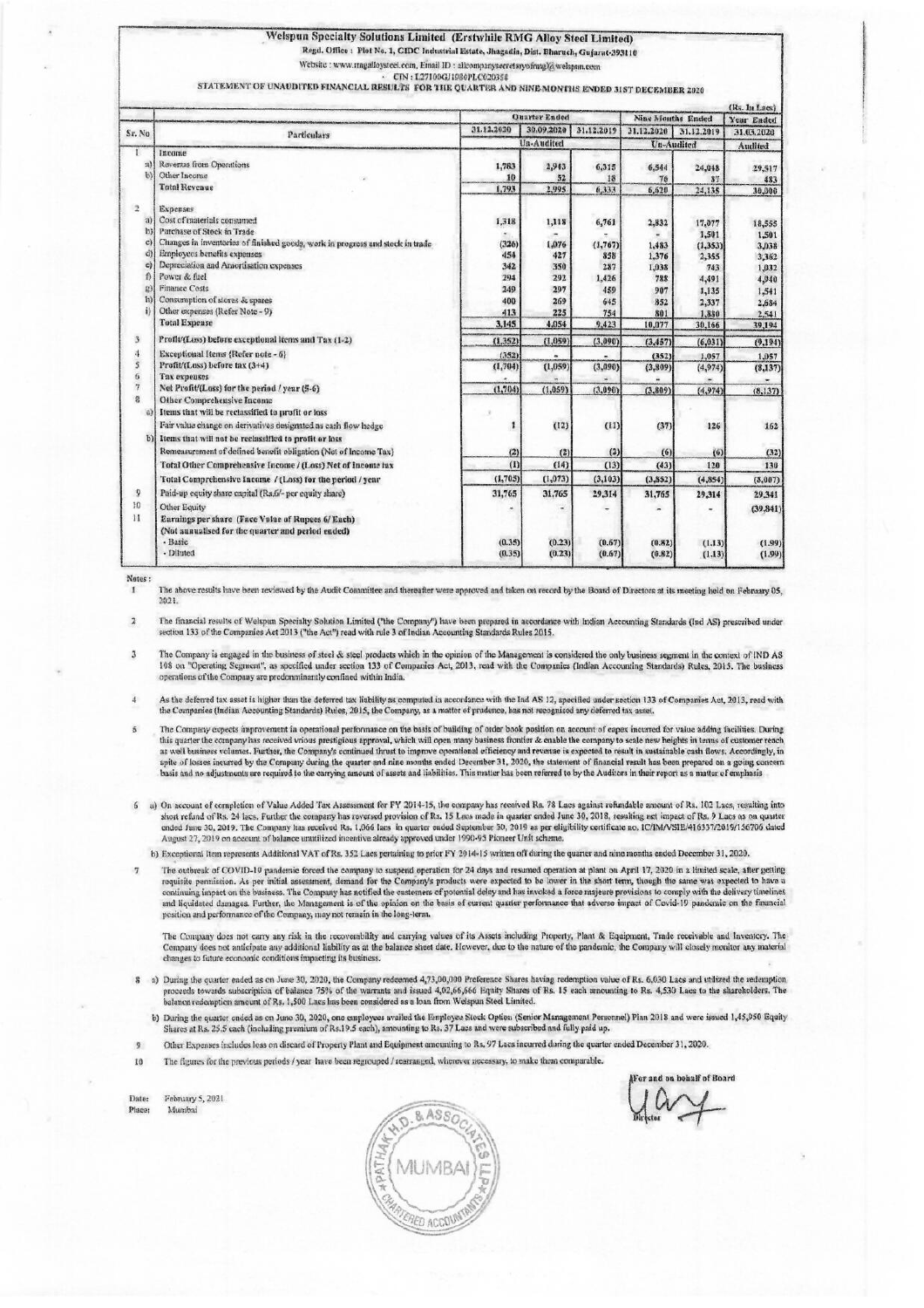Pathak H.D.  $\Lambda$ ssociates LLP **Chartered Accountants** 

Limited Review Report on Unaudited Financial Results of Welspun Specialty Solutions Limited (Erstwhile RMG Alloy Steel Limited) for the quarter and nine months ended December 31, 2020 pursuant to the Regulation 33 of the SEBI (Listing Obligations and Disclosure Requirements) Regulations, 2015, as amended.

To.

The Board of Directors of Welspun Specialty Solutions Limited (Erstwhile RMG Alloy Steel Limited).

- We have reviewed the accompanying statement of unaudited financial results of Welspun Specialty Solutions Limited (Erstwhile RMG Alloy Steel Limited) ("the Company") for the quarter and nine months ended December 31, 2020 ("the Statement"), attached herewith being submitted by the Company pursuant to the requirements of Regulation 33 of the SEBI (Listing Obligations and Disclosure Requirements) Regulations, 2015 ('the Regulation') as amended.
- 2. This Statement is the responsibility of the Company's Management and has been approved by the Board of Directors in their meeting held on February 5, 2021, which has been prepared in accordance with the recognition and measurement principles laid down in Indian Accounting Standard 34, (Ind AS 34) "Interim Financial Reporting" prescribed under Section 133 of the Companies Act, 2013 ('the Act') as amended, read with relevant rules issued thereunder and other accounting principles generally accepted in India. Our responsibility is to express a conclusion on the Statement based on our review.
- 3. We conducted our review of the Statement in accordance with the Standard on Review Engagements (SRE) 2410, 'Review of Interim Financial Information Performed by the Independent Auditor of the Entity' issued by Institute of Chartered Accountants of India. This Standard requires that we plan and perform the review to obtain moderate assurance as to whether the statement is free of material misstatement. A review is limited primarily to inquiries of Company's personnel and analytical procedures applied to financial data and thus provides less assurance than an audit. We have not performed an audit and accordingly, we do not express an audit opinion.
- 4. Based on our review conducted as above, nothing has come to our attention that causes us to believe that the accompanying Statement of unaudited financial results prepared in accordance with applicable Accounting Standards ('Ind AS') prescribed under Section 133 of the Act read with relevant rules issued thereunder and other recognised accounting practices and policies has not disclosed the information required to be disclosed in terms of Regulation 33 of the SEBI (Listing Obligation and Disclosure Requirements) Regulations, 2015 as amended including the manner in which it is to be disclosed, or that it contains any material misstatement.
- 5. We draw attention to Note no. 5 of the Statement, which states that the Company continues to incur losses, indicating the existence of uncertainty that may cast doubt about the Company's ability to continue as a going concern. However the financial results have been prepared by the management on going concern basis, for the reasons stated in the aforesaid note. Our conclusion on the Statement is not modified in respect of this matter.
- 6. 'We draw attention to Note no. 7 of the Statement, as regards to the management evaluation of Impact of COVID - 19 on the future performance of the Company. Our conclusion on the Statement is not modified in respect of this matter.

For Pathak H. D. & Associates LLP **Chartered Accountants** Firm's Registration No: 107783W/W100593

Vishal D. Shah Partner Membership No: 119303 UDIN: 21119303AAAABG8243

Date: February 5, 2021 Place: Mumbai



Head Office: 814-815, Tulsiani Chambers, 212, Nariman Point, Mumbai - 400 021, India. Tel.: + 91 22 3022 8508 Fax: + 91 22 3022 8509. URL: www.phd.ind.in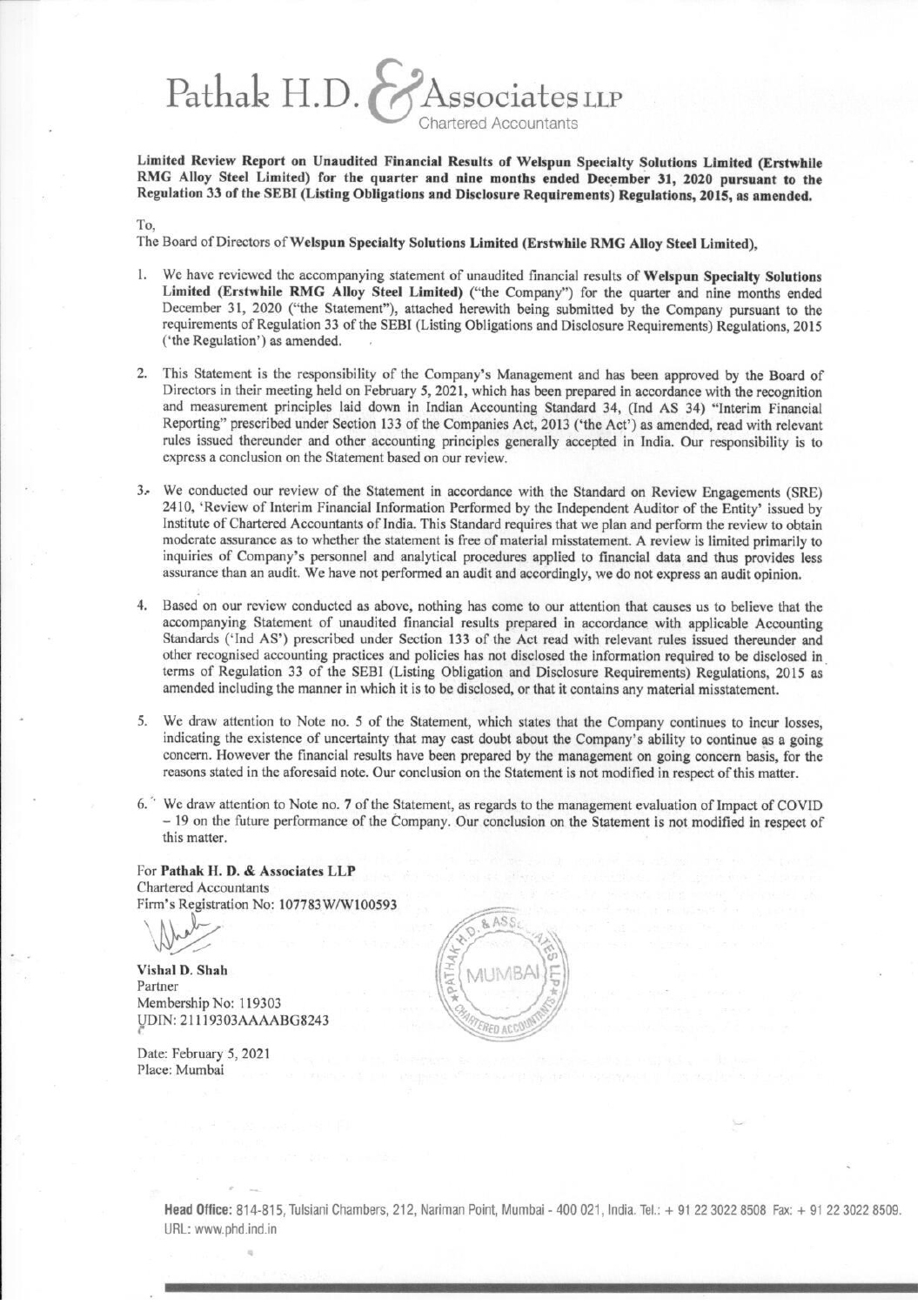# **Highest ever order book in Seamless Pipe**

**Mumbai, February 5, 2021:** Welspun Specialty Solutions Limited ("WSSL" or "Company"), formerly known as RMG Alloy Steel Ltd., today announced its Q3 / 9M FY21 results.

## **Q3 FY21 Financial Highlights:**

- **Total Income:** 
	- o Rs. 17.9 crores vs Rs. 29.9 crores in Q2FY21

Production & Sales volume of Seamless Pipe & Tubes division stood at 709 MT & 374 MT (Q3FY21) vs 685 MT & 561 MT (Q2FY21) respectively.

- **EBITDA:**
	- o Rs. (7.6) crores vs Rs. (4.1) crores in Q2FY21 and vs Rs. (23.5) crores in Q3FY20

# **Key business updates:**

- In spite of certain challenges like overall weak demand due to the pandemic and threat of cheaper imports, company witnessed good growth in demand for its products leading to the highest ever order book in seamless pipe division. This was achieved with focused effort on execution of existing orders, new customer approvals, new product development and approval from process licensors.
- Due to travel & other restrictions caused by the pandemic, limited projects were in execution, both in India & overseas; yet company's Export Order book is at encouraging level. We expect this trend to continue and further improve in subsequent quarters on account of approvals from EPC companies, Licensors, new material grades developed, repeat orders from existing customers, and niche products of 4" to 6" sizes supplied to the customers, wherein WSSL is having capabilities.
- Government initiatives such as implementation of BIS/QCO resulting in non-tariff barrier for substandard imports, Self – Reliant (Atmanirbhar) mission by Government also helped in propping up the demand.
- Under Atma Nirbhar mission, demand in sectors like Defense, thermal power, Aerospace, Oil & Gas and Nuclear power etc, is picking up on account of boost to the domestic equipment / components manufacturing wherein products of company are consumed. WSSL continues to contribute to these projects of national importance with its unique integrated facilities and technical knowhow in development of new grades and products.
- In the coming quarters & with the announcement of highly growth oriented budget for FY21-22 by GoI, company is confident of having much improved performance.